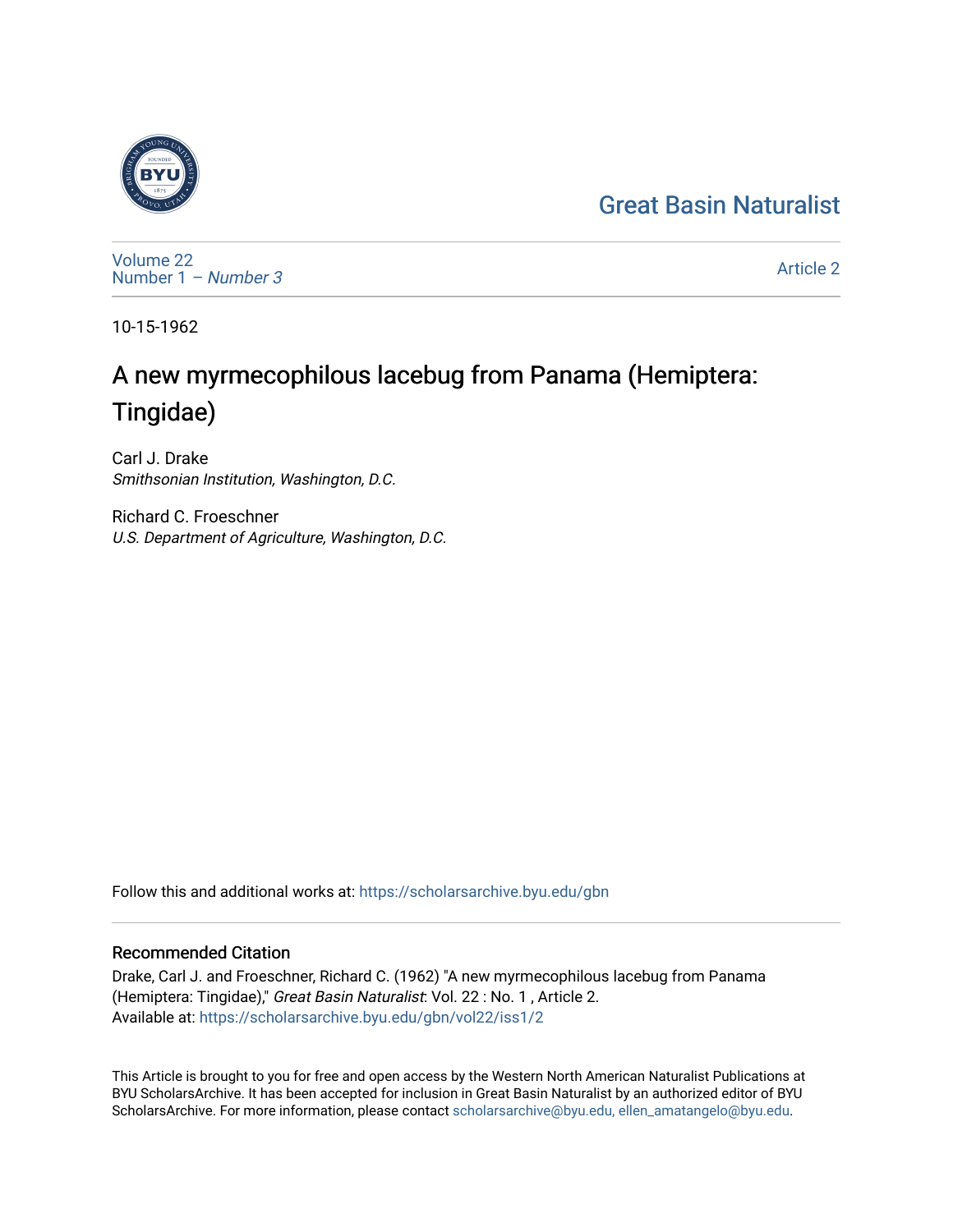#### A NEW MYRMECOPHILOUS LACEBUG FROM PANAMA (HEMIPTERA: TINGIDAE)

#### Carl J. Drake<sup>1</sup> and Richard C. Froeschner<sup>2</sup>

Among miscellaneous hemipterons in the United States National Museum, the authors found two specimens of an undescribed species of a myrmecophilous tingid belonging to the subfamily Vianaidinae. These specimens were obtained in Panama by the late James Zetek, who collected many rare and curious insects of various orders in the American tropics.

The four members of the vianaidines, including the new species described herein, are indigenous to and known only from the Neotropical region. The literature contains scant information relative to their natural history and coexistence with ants in subterranean ant nests. One species, *Anommatocoris coleopteratus* (Kormilev) (1945), was found in the nests of a leaf-cutting ant (Acromyrmex lundi Guérin) in Argentina. According to M. J. Viana, who collected the type series and subsequent specimens, adults and nymphs alike feed on the sap sucked from the fine rootlets of the introduced honey locust, Gleditsia triacanthos, growing in the ant nests.

In a recent paper on the higher classification and morphology of Tingidae, Drake and Davis (1960) included an illustrated monograph of the subfamily Vianaidinae. Certain features of the vianaidines, which have not shared similar development in the other two subfamilies, set them apart as a subfamilial taxon. These structures are: 1) Inordinate development of tht ostiole and furcate ostiolar channel with the backward branch forming a somewhat Y-shaped sulcus  $(fig. 2); 2)$  an unusually large evaporatorium that covers the entire metapleuron, hind part of mesopleuron and then extends downward on the respective thoracic sterna to the laminae of rostral sulcus; 3) vestigal compound eyes with only a small number of poorly de veloped, usually irregularly distributed ommatidia in each eye; and 4) punctate elytra without the characteristic lacy network present in the other subfamilies. The macropterous form is unknown.

Anommatocoris zeteki, n. sp.

#### Figures <sup>1</sup> and 2

Br.ACHYPTEROUS FORM. Small, polished, elongate-ovate, widest across middle of elytra, there width less than half of median length; elytra distinctly transversely depressed near base, meeting behind apex of scutellum in a straight commissural line, convexly deflexed laterally so as to cover sides and apex of abdomen. Length  $\delta$  1.88 mm.,  $\frac{6}{7}$  2.02 mm., width (widest part of elytra)  $\sigma$  0.88 mm, and  $9.1.00$  mm.

<sup>1.</sup> Smithsonian Institution, Washington. I). C.

<sup>2.</sup> Entomology Research Division, ARS. U. S. Department of Agriculture. Washington. D. C.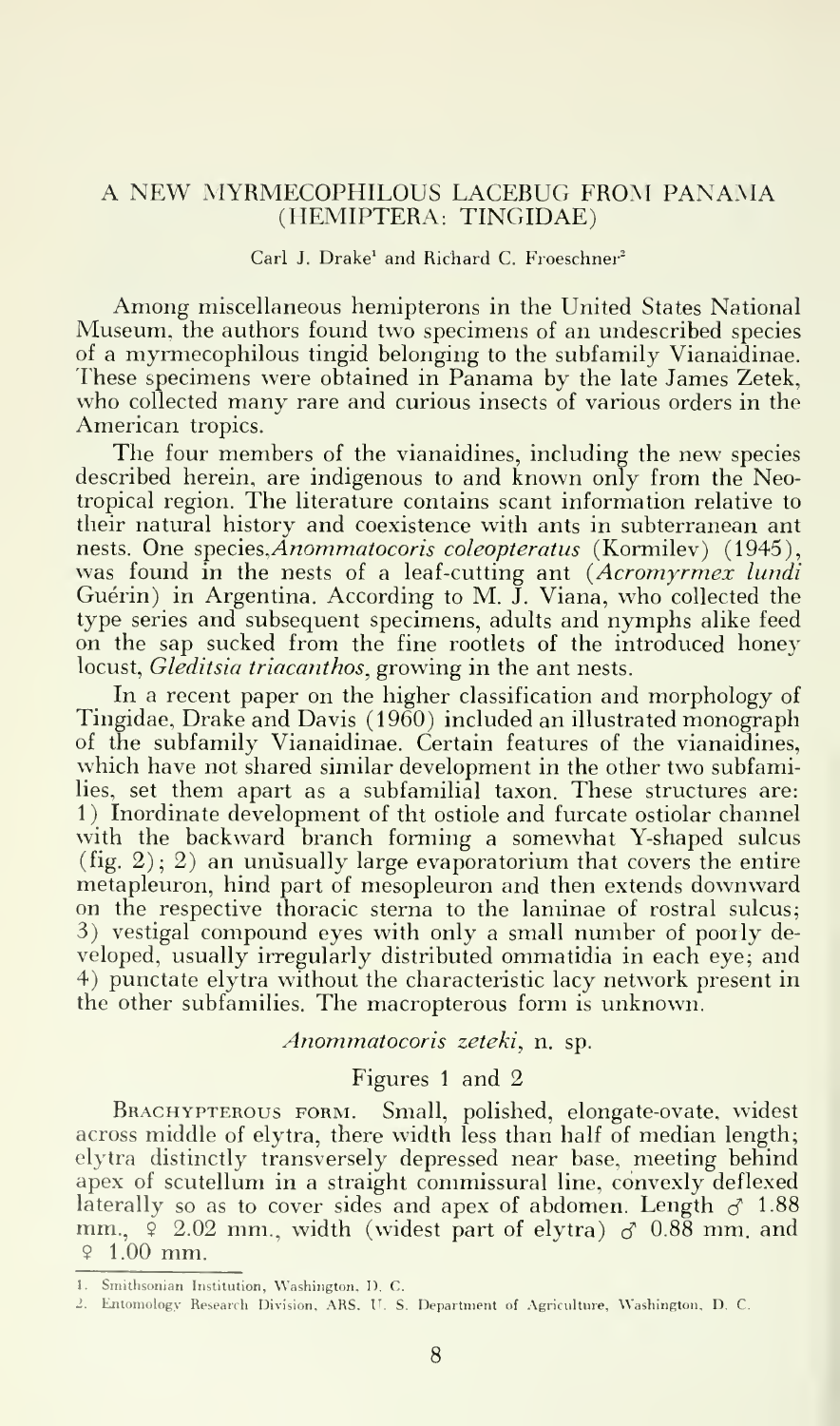

Fig. 1. Anommatocoris zeteki, n. sp., dorsal aspect (type  $\delta$ ).

Fig. 2. Anommatocoris zeteki, n. sp., profile of meso- and metapleura showing evaporatorium; furcate ostiolar canal on metapleuron.

Fig. 3. Anommatocoris minutissimus China, profile of meso- and metapleura showing evaporatorium; furcate ostiolar canal on metapleuron.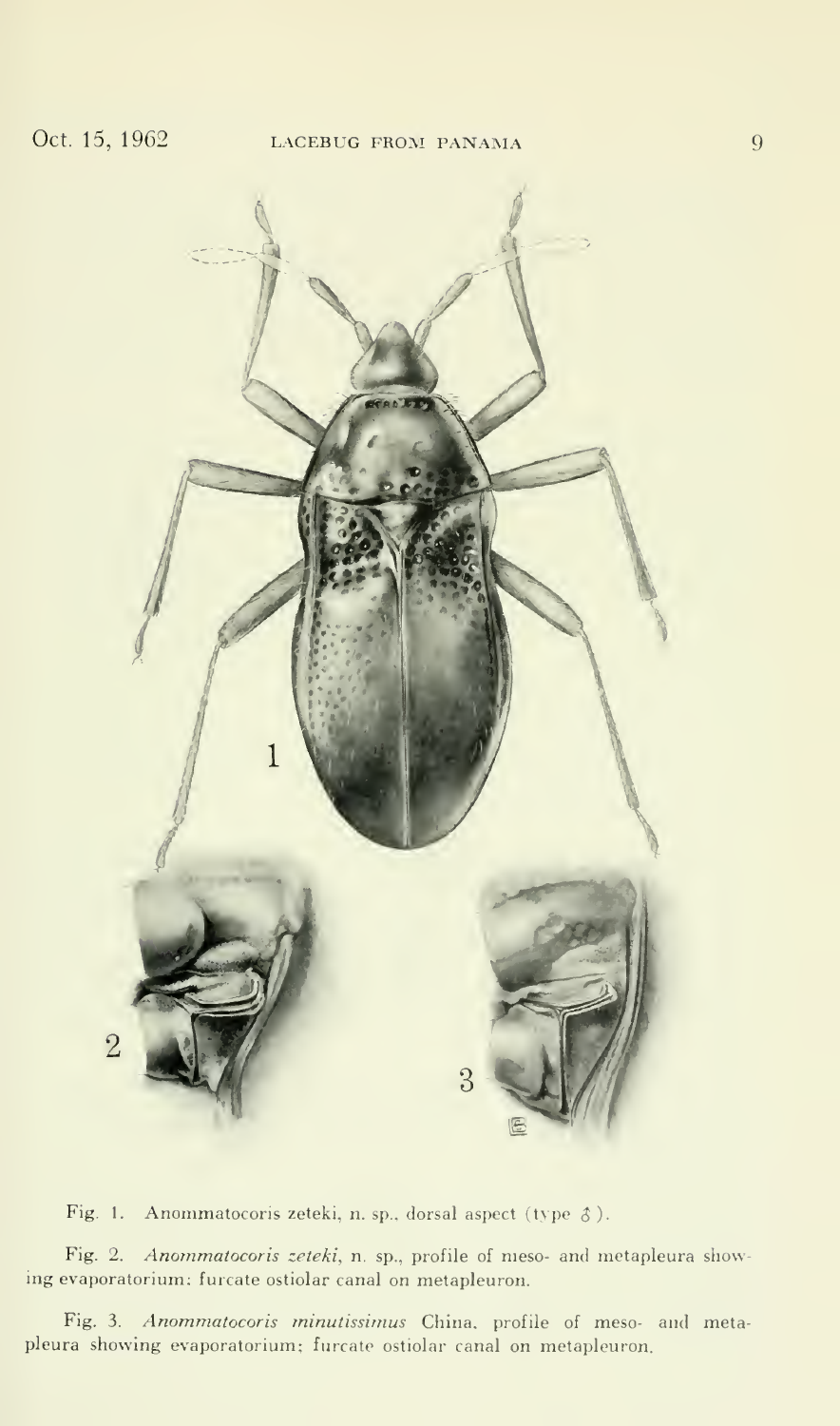Color. Reddish brown, slightly shiny, sparsely clothed with fine, erect, yellowish hairs; beneath reddish brown, scarcely shiny, clothed with thinly dispersed, short, yellowish hairs. Head with clypeus paler than vertex; compound eyes vestigial, each represented by a large pale subreniform spot bearing several scattered, poorly formed, hardly discernible ommatidia. Labium pale testaceous long, extending on fourth abdominal stemite. Legs yellowish brown, sparsely clothed with short, pale, setalike hairs. Antennae yellowish brown.

HEAD. Fairly long, convex above, subporrect; tylus wider and slightly higher than either jugum, together with their apices jointly rounded; compound eyes sparsely clothed with short pale hairs, each eye bearing 10-12 irregularily scattered ommatidia, each with a rounded instead of an hexagonal facet. Bucculae foliaceous. open in front, not extending backwards beyond base of head, with inferior margin convex. Antennal segment I not attaining apex of clypeus, measurements: I, 0.11 mm.; II, 0.20 mm.; other segments missing.

PRONOTUM. Subdepressed, without discal carinae, median length slightly more than half of basal width  $(0.38 \text{ mm} \cdot 0.66 \text{ mm}$ .), lateral margins slightly sinuately narrowed anteriorly, each margined above with a narrow, dark fuscous, carinal ridge; posterior border slightly convex, nearly rectate in front of scutellum; anterior lobe very large, impunctate, except for transverse row of punctures at base of narrow collar; posterior lobe much shorter, coarsely punctate. Scutellum small, impunctate. triangular. Ostiole furcate and ostiolar sulcus as shown in illustration (fig. 2).

Elytra. Strongly convex, slightly surpassing apex of abdomen, strongly deflexed on sides so as to conceal abdomen from lateral as pect, coarsely punctate in depressed basal part, impunctate dorsally on convex apical two-thirds; costal area absent; corium not divided into the usual divisions, but with a distinct ridgelike carina or per haps vein running straight backwards for nearly half its length (fig. 1); hypocostal ridge (often mistaken for costal area) very narrow, feebly wider at base, composed of a single row of minute punctures. Sexes very similar in general aspect, distinguishable by genital seg ments.

TYPES. Holotype  $\sigma$  and allotype 9, Barro Colorado Island, Panama Canal Zone, Panama. vii-viii.1942. collected by James Zetek, in whose honor the species is named (U.S. National Museum, Type No. 65840).

The holotype was illustrated by Caroline B. Lutz, Arlington, Virginia. This species can be separated easily from other members of the genus by the backward projecting branch of the ostiolar canal which divides the part of the metapleural evapatorium behind the transverse channel into two quite unequal divisions as shown in the illustration (fig. 2). In A. minutissimus China (1955) and A.  $cole$ opteratus, the backward branch of the transverse ostiolar sulcus di vides the hind part of the evaporating area of the metapleuron into